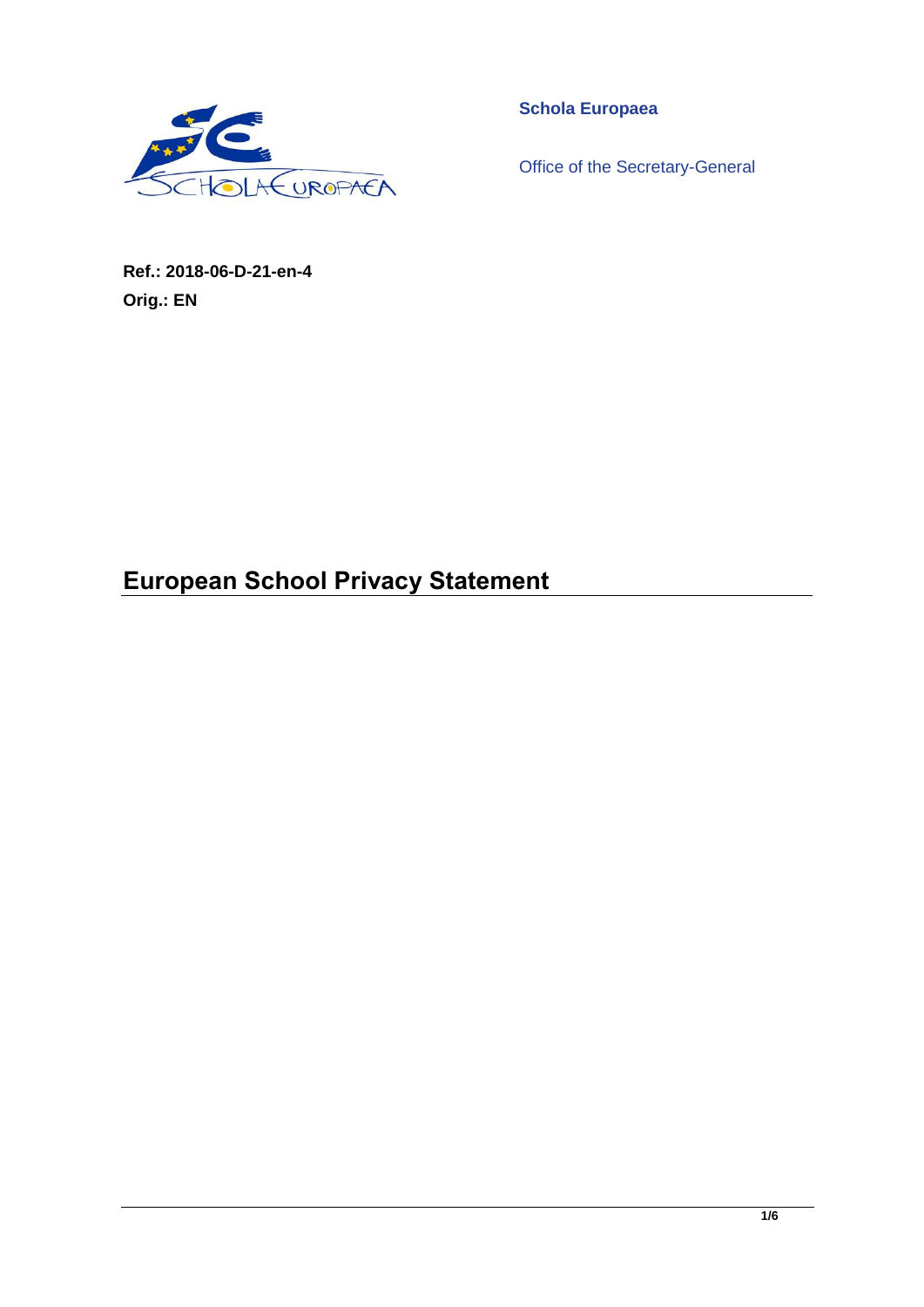## **European School Privacy Statement European School Alicante**

## **Content**

| 1. What are the categories of personal data collected by the School? 3  |  |
|-------------------------------------------------------------------------|--|
|                                                                         |  |
|                                                                         |  |
| 4. Who has access to the personal data and whom do we share them with?4 |  |
|                                                                         |  |
|                                                                         |  |
|                                                                         |  |
|                                                                         |  |
|                                                                         |  |

The European Schools (hereinafter referred to as the 'School') are committed to respecting your privacy and to complying with the requirements of Regulation (EU) 2016/679 of the European Parliament and of the Council of 27 April 2016, on the protection of natural persons with regard to the processing of personal data and on the free movement of such data (hereinafter, referred to as the 'GDPR').

'Personal data' means any information related to an identified or identifiable natural person. In the School the 'data subjects' are in particular the pupils, and the legal representatives/parents.

As defined by Article 4 (7) of the GDPR, the data 'controller' is the natural or legal person, public authority, agency or other body which alone or jointly with others, determines the purposes and means of the processing of personal data. As each European School has its own legal personality<sup>1</sup>, the Director<sup>2</sup> of each School is considered as a data 'controller'.

This School Privacy Statement informs you about how the School processes the personal data which are collected from legal representatives/parents and pupils. For instance, it sets out what kind of personal data the School may collect, why it processes legal representatives'/parents' and pupils' personal data and what your rights are in relation to such data collection.

 $1$  Article 6 of the Convention defining the Statute of the European Schools

<sup>&</sup>lt;sup>2</sup> Contact details: ALI-DIRECTOR@eursc.eu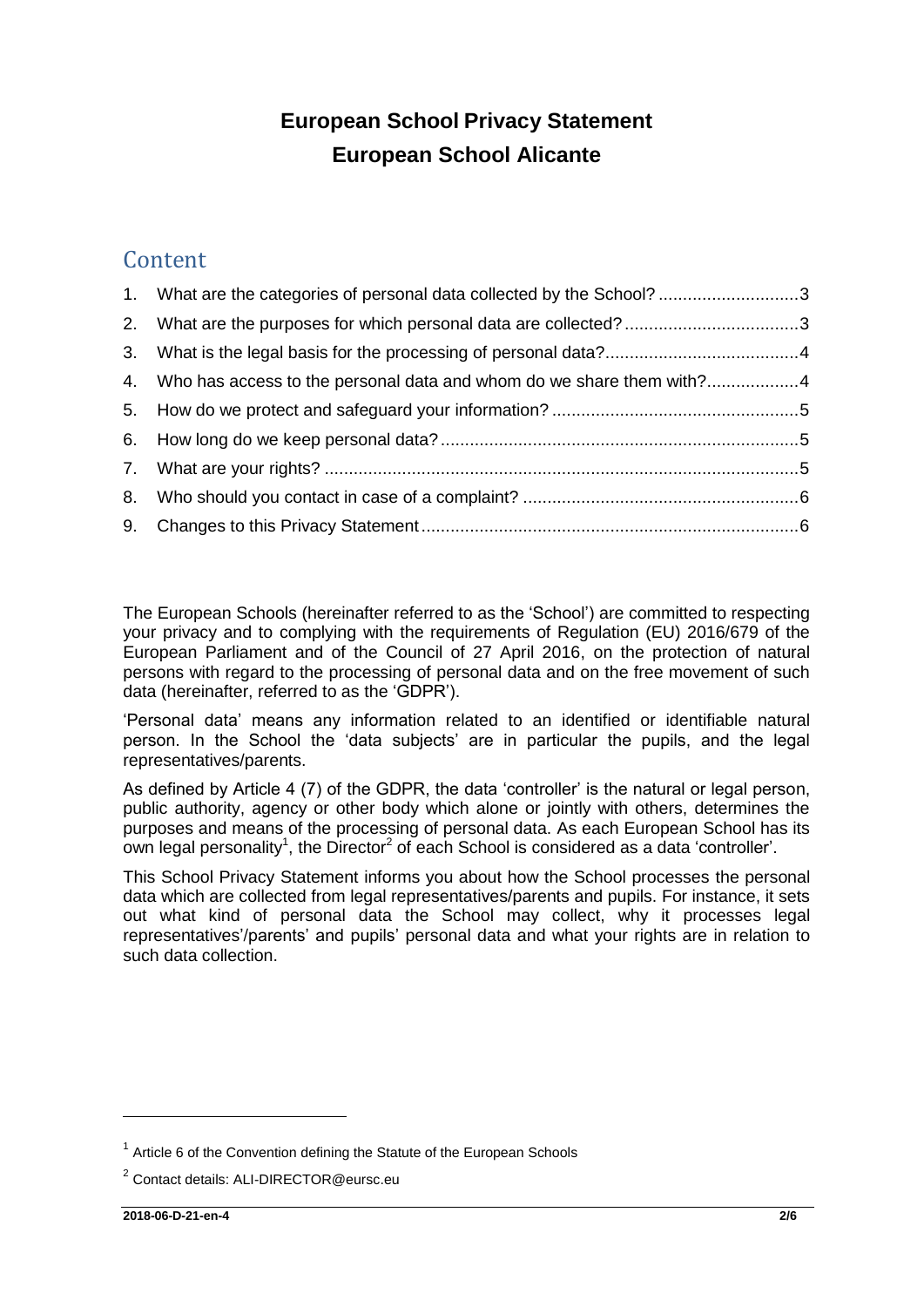## <span id="page-2-0"></span>**1. What are the categories of personal data collected by the School?**

The School and their employees will need to have access to and to process the following personal data:

## a. Pupils

- Pupils' first name(s), surname(s), home address, telephone numbers, passport details and other contact details,
- Pupils' nationality, gender, languages spoken, country and town/city of birth,
- Pupils' pedagogical information, linguistic competences, disciplinary information, references or information provided by previous educational establishments, attendance information (number of absences, reasons for absence),
- Pupils' photo<sup>3</sup>,

## b. Legal representatives' and parents

- Legal representatives'/parents' contact details,
- Legal guardianship, parental custody, marital status, list of siblings,
- Legal representatives'/parents' employment information,
- Legal representatives'/parents' bank details and other financial information,
- Car details (only in the case of cars parking in the school grounds),

In addition, the School will need to process special categories of personal data, such as:

• Relevant information about pupils' health.

## <span id="page-2-1"></span>**2. What are the purposes for which personal data are collected?**

The European Schools are a *sui generis* intergovernmental organisation. Their purpose is to provide children with quality teaching and learning, in the public interest.

To organise teaching and learning and in order to meet the pupils' specific needs, the School needs to process their personal data and those of the legal representatives/parents.

The School will use the personal data collected about pupils and legal representatives/parents for the following purposes:

- Enrolment of pupils.
- Organisation of timetables, classes, courses, including physical education and religion/ethics courses.
- Monitoring and reporting on pupils' progress.
- Meeting educational needs, such as providing specific educational support.
- Pupils' welfare, to provide appropriate medical care and to take appropriate action in the event of an emergency, including by disclosing details of an individual's medical condition where it is strictly in the individual's interests to do so (for example, to provide information to the organisers of schools trips or to doctors in case of an incident or accident).

<sup>3</sup> For the identification of the pupils by the School's staff members. A consent form will be given to the legal representatives/parents for the use of pupils' pictures for other purposes (taking pictures during school trips or school events).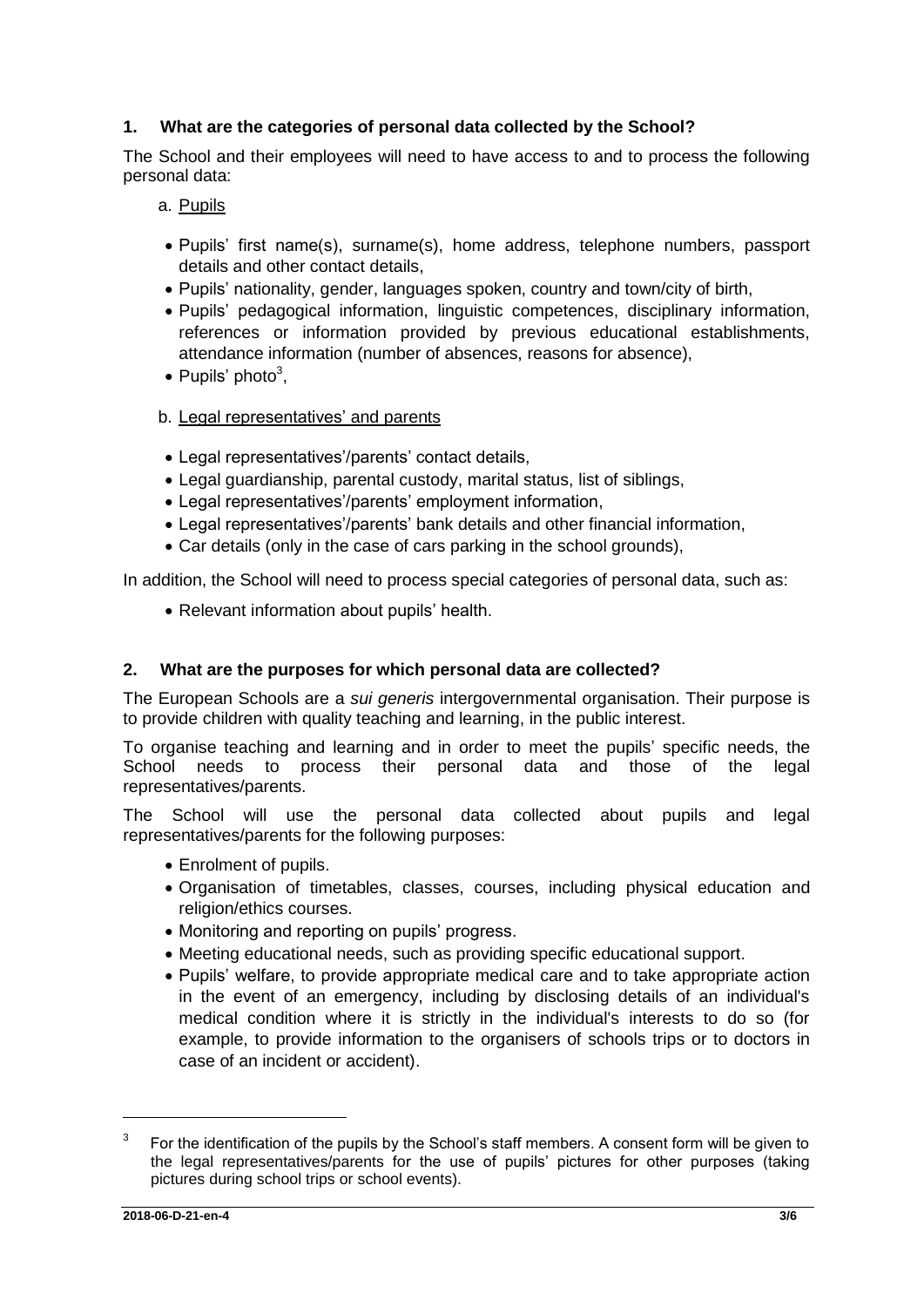- Communications with legal representatives/parents about pupils and about activities organised by the School.
- Transfer applications.
- Determination of school fees

### <span id="page-3-0"></span>**3. What is the legal basis for the processing of personal data?**

#### a. Performance of a task carried out in the public interest

As indicated above, the purpose of the European Schools is to provide children with quality teaching and learning, in the public interest.

Therefore, the processing of the collected personal data (as stated in section 1), is necessary for the performance of a task carried out in the public interest, pursuant to the Convention defining the Statute of the European Schools, the General Rules of the European Schools and the Regulations for the European Baccalaureate (available for consultation on the European Schools' website).

#### b. Explicit consent/Provision of health or social care

Where processing of special categories of personal data, such as pupils' health information, is necessary, a consent will be requested from the legal representatives/parents.

The processing of pupils' health information by the psychologist or the nurses of the School can also be necessary for the provision of health or social care.

#### c. Compliance with a legal obligation

Where processing is necessary to comply with a legal obligation to which the School is subject, information will be shared with National Authorities.

#### <span id="page-3-1"></span>**4. Who has access to the personal data and whom do we share them with?**

#### a. Access to the personal data

Personal data collected by the School will be processed within the School.

To facilitate the management of the School's activities, the staff members will use some service providers' software and IT solutions (i.e; SMS, O365, SAP). Contractual agreements are in place to ensure that these service providers are fully compliant with the GDPR's provisions and act only in accordance with the School's specific directions.

Data processing activities will be handled only by staff members with a legitimate need to access the pupils and legal representatives/parents' personal data, for the purposes described above.

In particular, strict access rules apply to the following personal data:

- Health information is collected and accessed only by the School Doctor and Nurses, the School Psychologist and other specially authorised staff, to ensure pupils' welfare.
- Relevant health information provided by legal representatives/parents to the coordinators of a school trip will be kept only for the duration of the trip in question and will be destroyed afterwards.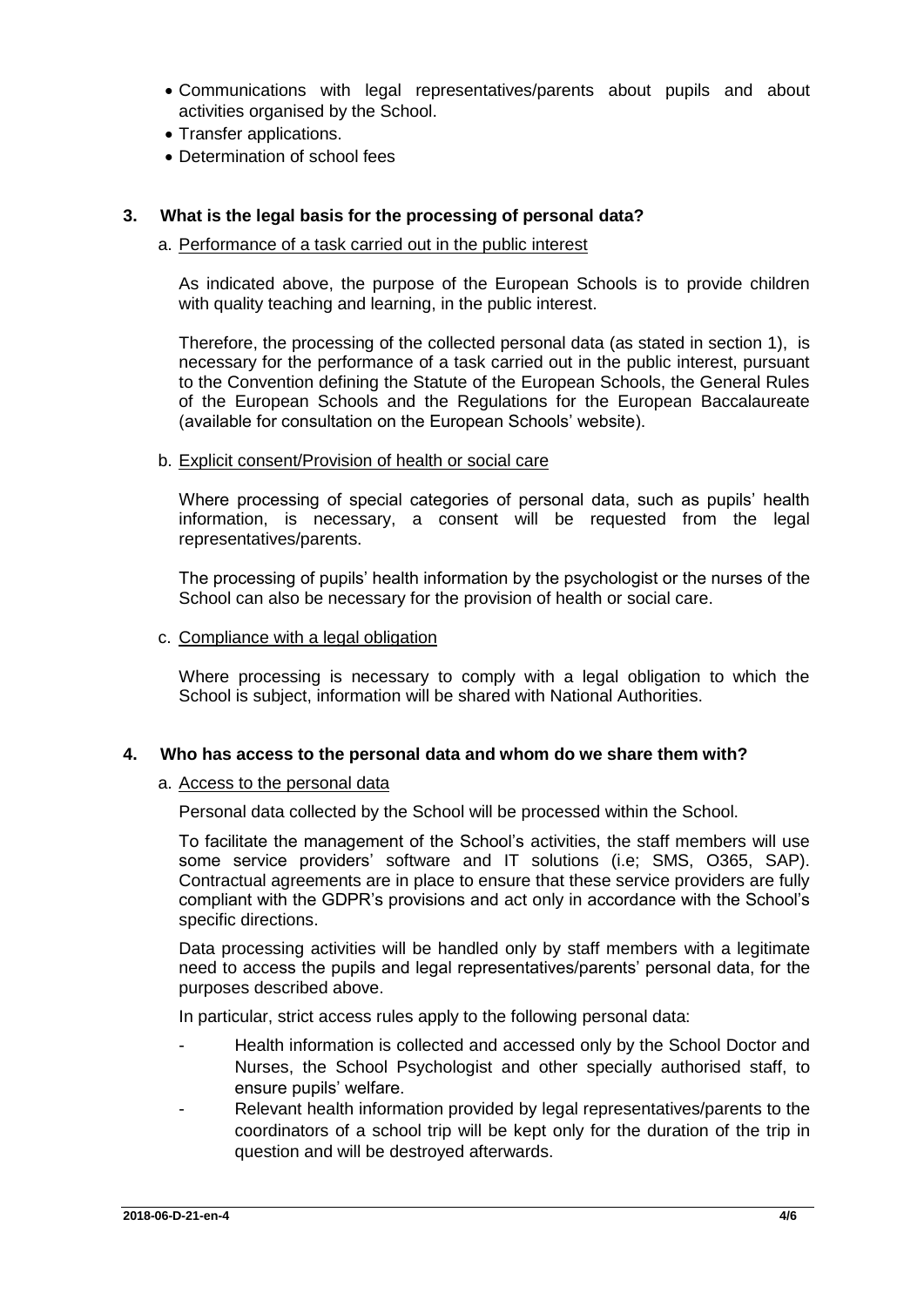Information relating to the option chosen for religion/non-confessional ethics courses will be used only for the organisation of such courses.

All the staff members of the School are committed to protecting the confidentiality of your personal information in the performance of their tasks. They also received data protection training in order to act in accordance with the GDPR's provisions.

## b. Data sharing

To ensure security and access to the School, the security guards of the School will be provided with the relevant information.

## <span id="page-4-0"></span>**5. How do we protect and safeguard your information?**

In order to protect pupils' and legal representatives'/parents' personal data, a number of technical and organisational measures have been put in place. These include appropriate measures to address online security, physical security, risk of data loss, alteration or unauthorised access, taking into consideration the risk represented by the processing and the nature of the data being protected.

In addition, we restrict access to the databases containing personal data to authorised persons with a legitimate need to access such information, for the purposes described above.

## <span id="page-4-1"></span>**6. How long do we keep personal data?**

Pursuant to article 52a of the General Rules of the European Schools, when pupils have completed their education in our School, we will keep individual files for ten years, beginning on 31 December of the calendar year during which it is closed.

A file shall be closed, within the meaning of Article 52a.3 of the General Rules of the European Schools, on 31 December of the calendar year during which the pupil's schooling definitively ended, provided that no further document needs to be added to or removed from the file for the purpose of fulfilment of all the obligations of the pupil or of his/her legal representatives, as of those of the European Schools, pursuant to the General Rules.

When legal proceedings have been initiated by the pupil or his/her legal representatives against the School, by a third party against the School in connection with actions attributed to the pupil or his/her legal representatives, where the latter are involved, even incidentally, or by the School against the pupil or his/her legal representatives, the period referred to in Article 52a.3. shall be suspended until the court's final ruling has been handed down.

A copy of the Baccalaureate diploma and a list of the results achieved, the school attendance certificates and the last annual report issued shall be kept for archiving purposes, in the public interest and in that of the pupil, for an indefinite period.

## <span id="page-4-2"></span>**7. What are your rights?**

With respect to the processing of your personal data, you have the right to be informed and to access your personal data. You also have the right to rectification, erasure and to object to the processing.

Where the School processes personal data on the basis of consent, such consent may be withdrawn at any time.